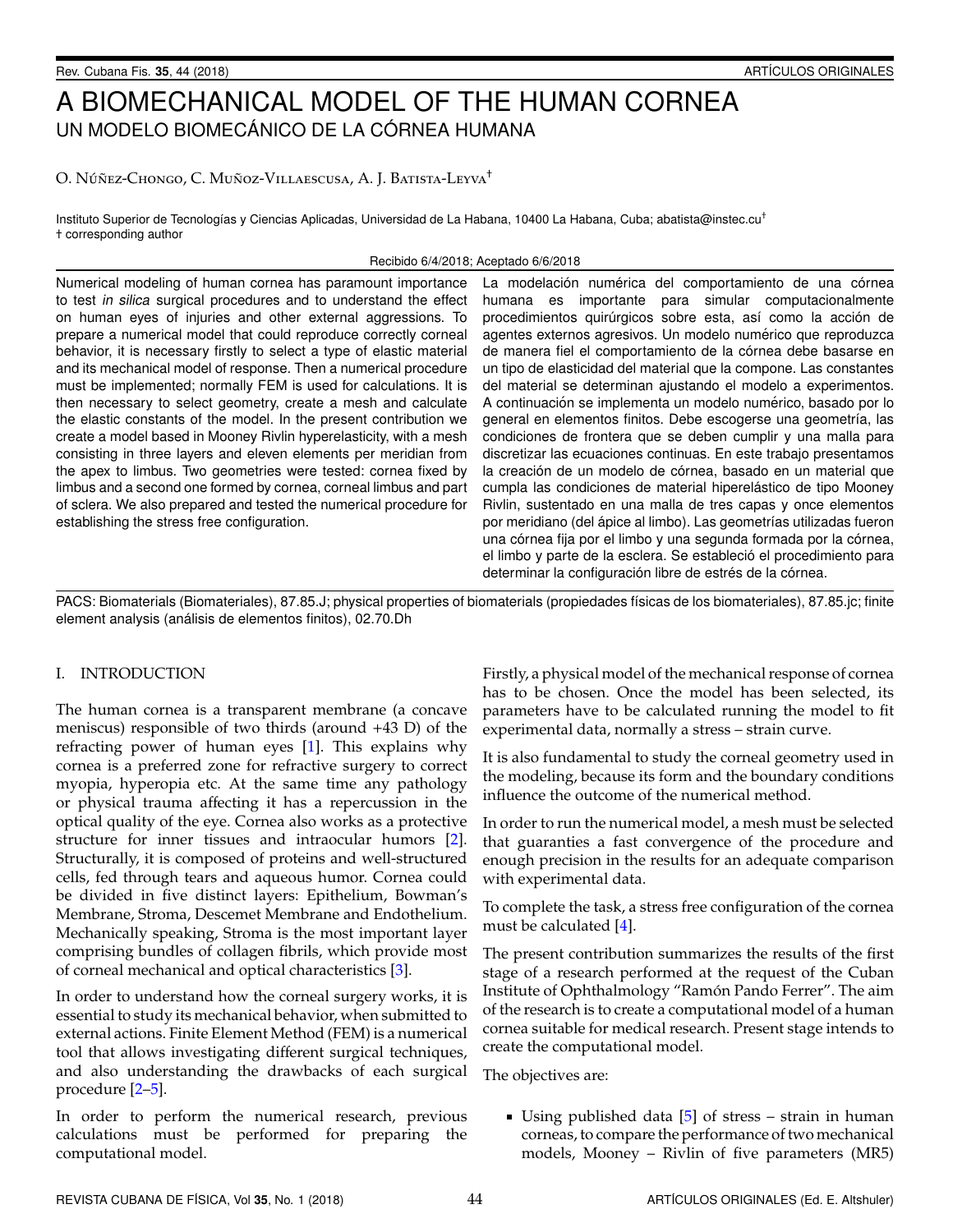and Ogden of three parameters (Og3) to predict the refractive power of cornea in different situations.

- Finding an optimal mesh for the mechanical modeling.
- To determine the stress free configuration of cornea as starting point to model a cornea at 15 mmHg.
- To study the influence of the boundary conditions, using a cornea fixed by the limbus and a partial ocular globe formed by cornea, limbus ring and part of sclera.

FEM calculations were performed in ANSYS 18.1.

## II. MATERIALS AND METHODS

**Corneal elasticity:** Corneal tissue shows a highly nonlinear behavior [\[6\]](#page-5-5) but in a range of intraocular pressures (IOP), between 10 and 25 mmHg, the tissue response is quasi linear, allowing to use a simplification. In this case, it is possible to use a hyperelastic model of Stroma [\[7](#page-5-6)[–9\]](#page-5-7), and consider it as incompressible, due to its high water content [\[10\]](#page-5-8).

The principal characteristic of a hyperelastic material is the existence of a Helmholtz free energy function  $\psi$  per unit of reference volume. In this case the work performed to change the system only depends on its state in the initial and final configurations. For homogeneous materials,  $\psi$  depends only on the deformation gradient tensor **F** and the Cauchy stress tensor is determined as [\[11\]](#page-5-9)

$$
\sigma = J^{-1} \frac{\partial \psi(\mathbf{F})}{\partial \mathbf{F}} \mathbf{F}^T.
$$
 (1)

Here  $J = det(F)$ . This is the constitutive equation of a hyperelastic material. To apply it, you must choose a model for the material, use the energy density function  $\psi$ (**F**) that corresponds, and calculate σ. For isotropic incompressible materials

$$
\psi(\mathbf{F}) = \psi_{iso}(\mathbf{C}) - p(J-1),\tag{2}
$$

where **C** is the right Cauchy - Green tensor and  $p$  is a Lagrange multiplier chosen high enough to warrantee incompressibility  $(J \approx 1)$ . The second Piola – Kirchhoff tensor is

$$
S = 2 \frac{\partial \psi(C)}{\partial C}.
$$
 (3)

When **C** is expressed only through its invariants

$$
\mathbf{S} = 2 \left\{ \frac{\partial \psi}{\partial I_1} \frac{\partial I_1}{\partial \mathbf{C}} + \frac{\partial \psi}{\partial I_2} \frac{\partial I_2}{\partial \mathbf{C}} + \frac{\partial \psi}{\partial I_3} \frac{\partial I_3}{\partial \mathbf{C}} \right\},\tag{4}
$$

and

$$
\sigma = J^{-1} \mathbf{F} \mathbf{S} \mathbf{F}^T,\tag{5}
$$

Using Cauchy tensor and the material properties, it is possible to calculate the system deformations. With the eyes) of 15 mmHg (2000 Pa).

principal values of Cauchy stress tensor it is also possible to calculate von Mises stress [\[12\]](#page-5-10)

$$
\sigma_M = \sqrt{\frac{(\sigma_1^2 - \sigma_2^2) + (\sigma_2^2 - \sigma_3^2) + (\sigma_3^2 - \sigma_1^2)}{2}}.
$$
\n(6)

Two models used frequently to study the human cornea and other biomaterials are Ogden and Mooney Rivlin ones [\[11\]](#page-5-9).

Ogden model postulates a dependence of the energy density function on the principal stretches  $\lambda_1$ ,  $\lambda_2$ ,  $\lambda_3$  as [\[11\]](#page-5-9)

$$
\psi(\lambda_1, \lambda_2, \lambda_3) = \sum_{p=1}^N \frac{\mu_p}{\alpha_p} \left( \lambda_1^{\alpha_p} + \lambda_2^{\alpha_p} + \lambda_3^{\alpha_p} - 3 \right),\tag{7}
$$

where  $\mu_p$ ,  $\alpha_p$  are constants of the model and N is the order of the model. It has been demonstrated that with  $N = 3$  (Og3) is possible to give a very good agreement with experimental data of rubber and biomaterials [\[11\]](#page-5-9).

Mooney Rivlin model is derived from Ogden, and is expressed in terms of the first two strain invariants  $I_1$ ,  $I_2$ 

$$
\psi(I_1, I_2) = \sum_{i+j=1}^{N} C_{ij} (I_1 - 3)^i (I_2 - 3)^j + \sum_{k=1}^{N-1} \frac{1}{d_k} (J - 1)^{2k}.
$$
 (8)

Here *d<sup>k</sup>* are Lagrange multipliers that guarantee incompressibility and *Cij* are constants of the model. The model with five parameters (MR5,  $N = 2$ ) gives also very good agreement with experimental data

$$
\psi(I_1, I_2) = C_{10}(I_1 - 3) + C_{01}(I_2 - 3) + C_{11}(I_1 - 3)(I_2 - 3) + C_{20}(I_1 - 3)^2 + C_{02}(I_2 - 3)^2 + \frac{1}{d}(J - 1)^2.
$$
\n(9)

In both models, in order to determine the value of the constants, it is necessary to fit an experimental stress – strain curve.

**Boundary conditions:** The ocular globe is constituted by the union of cornea and sclera. Both are connected by the limbus, which also has hyperelastic characteristics. It means that can sustain finite deformations. But for modeling cornea, it is possible to consider the limbus as a fixed ring. It is related with the fact that for the inflation tests performed to determine its mechanical properties, the cornea is fixed by a clamp that avoids any displacement of limbus [\[12\]](#page-5-10).

Another approach is to consider the whole ocular globe, modeling the sclera also as a Mooney Rivlin hyperelastic material [\[13\]](#page-5-11). In this case the fixation of the ocular globe could be accomplished by a box of adipose tissue or by the muscles that control and attach the eye [\[14\]](#page-5-12). Corneal response will depend on the form of the boundary chosen.

Another important condition that partially determines corneal behavior is the action of IOP. This is normal pressure acting on the Endothelium, with a mean value (for healthy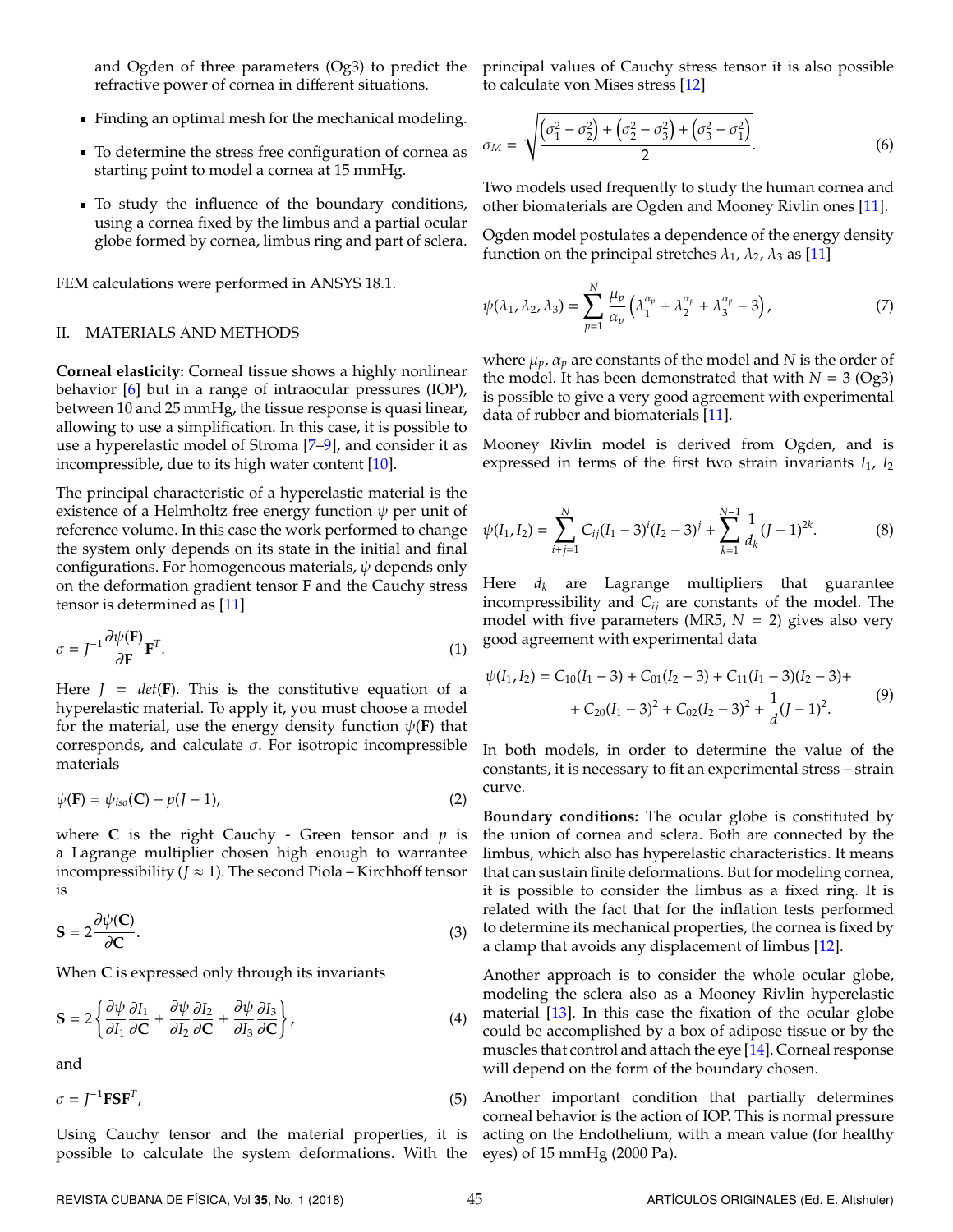#### *II.1. Selection of the mesh*

The selection of an adequate mesh is necessary to guarantee the quality of the results in FEM modeling. In order to achieve it, is important to prepare a mesh with a large density of elements for obtaining exact results.

Unfortunately, an increment in the density of elements is accompanied by an increment in the computational requirements and in the time consumption for obtaining the solution of the model. It is necessary to find an intermediate solution that encompasses high precision and low computational demands. To achieve this result, we have optimized the corneal mesh varying two parameters: the number of element layers in the cross section of the cornea (radial direction) and the number of elements of the corneal principal meridians located in its anterior surface [\[4\]](#page-5-4).

In both cases the control parameter to evaluate the results is the corneal optical power. To understand this it must be taken into account that the refracting power of cornea is its principal function.

The optimization procedure is as follows: Keeping a constant number of elements in each surface, the optical power is calculated with the computational model of [\[15\]](#page-5-13) for a cornea composed by different number of layers, starting by one, up to seven.

Once the number of layers is determined, it remains fixed. Then we change the number of elements in the principal meridians. Beginning with five elements in the meridian line from apex to limbus, we increased it up to 23, calculating the optical power for each value.

## *II.2. Stress free configuration of cornea*

To simulate the mechanical behavior of cornea, sometimes the experimental data used to calculate the constants of the model are measured *in vivo*, which means that the structure of the cornea is under the effect of stresses as the IOP, so it is deformed. This deformed configuration is not suitable for mechanical modeling, because when the model applies pressure the corneal structure will show a larger deformation, different from the real one [\[4\]](#page-5-4).

An approach used to solve this problem is to calculate the stress free configuration, *i. e.* the form that the cornea would show if the IOP is removed  $[3, 4]$  $[3, 4]$  $[3, 4]$ . It consists in an iterative procedure where normal IOP is applied to the measured deformed configuration  $X_0$  and the resulting deformation is subtracted from  $X_0$  to obtain the first approximation  $X_1$  to the stress free form. This is submitted again to IOP and the resulting configuration is subtracted from **X**1. This difference is subtracted from  $X_0$  to obtain  $X_2$ . This process continues until it converges to a stress free form that after submitted to IOP gives the original configuration  $X_0$  or a configuration that differs from the real one an amount impossible to detect by the human optical system [\[4\]](#page-5-4).

#### III. RESULTS AND DISCUSSION

#### *III.1. Selection of the mechanical model*

Using the stress – strain curves of  $[5]$  in order to determine the parameters of the two material models to be tested, it is possible to reproduce numerically the outcome of an inflation test. The fitting procedure to calculate the parameters is implemented in ANSYS.

<span id="page-2-0"></span>

Figure 1. (color online) Deformation response of a human cornea, comparing the prediction of the two models (MR5, red circles, Og3, blue triangles) with the experiments of [\[5\]](#page-5-3) (full black squares).

Fig. [1](#page-2-0) shows the response of the modeled cornea using MR5 and Og3 as compared with experimental results [\[5\]](#page-5-3).

The abscissa is the apical displacement, defined as the total displacement of the apical point of anterior surface of cornea, and the ordinate is the pressure applied to it. The range shown goes far beyond the physiologically attainable pressures, but is good to make the test. The experimental data [\[5\]](#page-5-3) was obtained from an *in vitro* inflation experiment; that is how the large range of pressures was obtained. In experimental *in vivo* studies values between 10 and 30 mmHg has been found [\[16\]](#page-5-14).

From this figure it is possible to see that MR5 reproduces better the experimental data, when pressures from 0 to 140 mmHg are considered. It also occurs in the physiologically important range from 10 to 40 mmHg. To check this, the distance between our calculations and [\[5\]](#page-5-3) data was determined using the *L* <sup>2</sup> norm. The results confirm the visual appreciation: in the whole range of pressures *L* 2 [*Exp*−*Og*3] ≈ 7*L* 2 [*Exp*−*MR*5]. If we restrict calculations to pressures below 40 mmHg, results are closer, but again *L* 2 [*Exp* − *Og*3] >  $L^2$ [*Exp* – MR5]. We are interested in a model that describes the deformation response of human cornea at any pressure so, in what follows, MR5 will be used.

#### *III.2. Formulation of the Finite Element model*

In Fig. [2](#page-3-0) the relative variation of the refractive power with the number of layers in the cross section of cornea is shown.

A fast decrement of the error is observed, and then the value stabilizes in the interval from three to five layers (around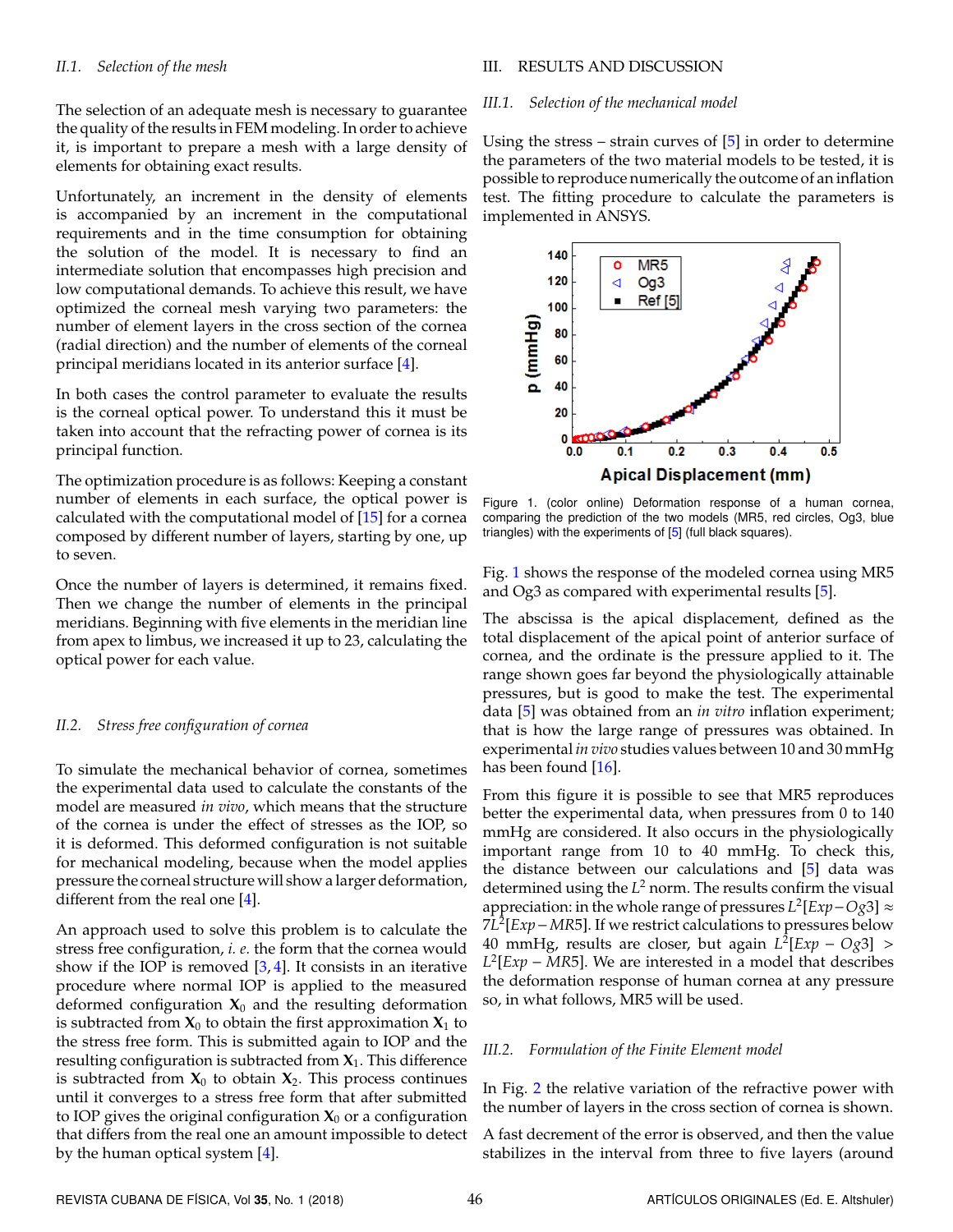7 \* 10<sup>-5</sup>). So, in spite of the ulterior decrement of error, three its refractive power. The convergence of the power to the layers are enough for achieving a good precision in the value reference value seems to be exponential. of refractive power.

<span id="page-3-0"></span>

Figure 2. Relative variation of the corneal power with the increase of the number of layers in the cross section.

Similar behavior is obtained in the analysis of the dependence of the relative error of pressure with the number of elements in the half meridians, Fig. [3.](#page-3-1)

<span id="page-3-1"></span>

Figure 3. Relative variation of the corneal power with the increase of the number of sectors in the meridians.

When the number of elements changes from five to eight, the error diminishes one order of magnitude; ulterior changes (up to 23) provoke small reductions. At 11 layers the relative change of pressure reaches its minimum and this is the number of sectors selected.

Once determined the mesh, the stress free configuration was obtained.

The calculations for determining the stress free configuration included seven iterations. After each iteration, the refractive power of cornea was determined using the curvature of both surfaces [\[15\]](#page-5-13).

Fig. [4](#page-3-2) (a) shows the dependence of the power **P** in diopters with the iteration number.

It is easy to observe that after four iterations the corneal configuration is almost equal to the reference value of the corneal form  $(X_0,$  red horizontal line), according to

<span id="page-3-2"></span>

Figure 4. (color online) Variation with the iteration number of (a) the refractive power of cornea and (b) the absolute variation of the refractive power when compared with the reference value of 43.73 D (red horizontal line in (a)) To better appreciate the whole curve a semilog graph is used in (b).

In Fig. [4](#page-3-2) (b) the absolute value of the difference between the corneal power in a given iteration and the reference value is plotted against the iteration number in norm – log form. The exponential form of the dependence is clearly observed. After four iterations the difference is around 0.006 D, impossible to detect in a real human eye. So, four iterations seem to be an adequate number to obtain a corneal stressed form close to the real one.

Though these results converge slower than those of [\[4\]](#page-5-4), the obtained stressed configuration is good enough to follow the preparation of the model.

We finally made the choice between the two boundary conditions. The selection mechanism consists in calculate the response of the two models (with the characteristics determined above) to increases in the values of applied pressure.

The cornea used in the calculations is shown in Fig. [5,](#page-4-0) where a normal pressure has been applied.

Maximum displacement is obtained in the central part of cornea, while in limbus the displacement is zero, due to the fixed boundary.

The consequence is the increment in the curvature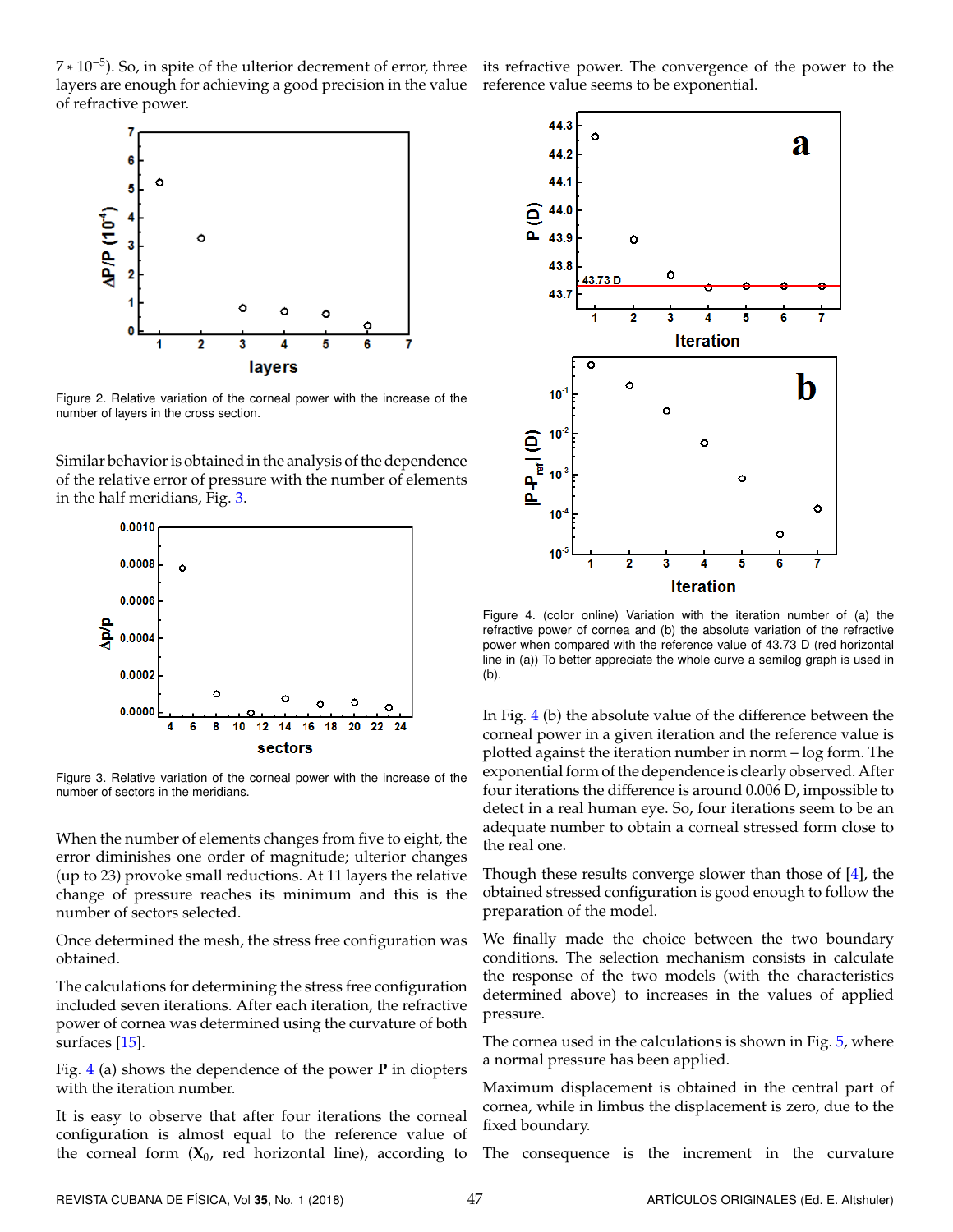(diminishment of radius of curvature) which, of course, influences the refractive power of cornea.

<span id="page-4-0"></span>

Figure 5. Total displacement of cornea used in the calculations, with normal pressure applied. The effect of the boundary condition provokes a zero displacement in limbus.

<span id="page-4-1"></span>The second boundary condition is the partial ocular globe shown in Fig. [6.](#page-4-1)



Figure 6. Total displacement of the partial ocular globe, with normal pressure applied. Two sections are shown to better appreciate the displacement distribution.

Differently from Fig. [5,](#page-4-0) in this case both limbus and sclera suffer certain displacement, which absorb part of the deformation and so, cornea has a different cross section. The overall distribution is better appreciated in the two sections shown in the inferior part of Fig. [6.](#page-4-1)

The differences in both situations would be reflected in different optical and mechanical behavior when we compare the two systems. The magnitudes selected for investigating these differences are the refractive power of the cornea and the apical displacement.

Figure [7](#page-4-2) shows the result obtained for both magnitudes with variations of the IOP from 10 to 40 mmHg.

In figure [7\(](#page-4-2)a) the changes in refractive power show great differences between both models. While cornea alone indicates that only the apical displacement is not indication

increases appreciably its power – from 43 to 45 D – due mainly to the increase of its curvature, the cornea attached to part of the ocular globe shows a slight decrement.

<span id="page-4-2"></span>

Figure 7. (color online) Effect of IOP on the response of the two corneal models considering (a) refractive power of cornea and (b) the apical displacement. In (b) blue triangles correspond to the displacement of cornea relative to limbus.

This is associated with the redistribution of loads to sclera, which keeps the curvature almost constant. It is easy to see that both systems have the same power at 15 mmHg; this is the reference configuration for both of them.

To understand these results we plot the apical rise vs. IOP in Fig. [7\(](#page-4-2)b). Surprisingly, the apical rise is larger for the partial globe, while for the cornea this rise is smaller. This is counterintuitive if we consider Fig.  $7(a)$  $7(a)$  and the idea that the ocular globe is more stable than cornea.

In order to understand this apparent contradiction, we plotted also the apical displacement of cornea relative to limbus (blue triangles in Fig. [7\(](#page-4-2)b)). Now the displacement is smaller, indicating smaller deformation of cornea.

The reason is that in the ocular globe the deformations are transmitted to sclera and limbus, which absorb part of the load as a lateral displacement, leading to lower apical rise and smaller changes of corneal radiuses. Results of Fig. [7](#page-4-2) are consistent with the optical stability of human eye in the interval of physiological pressures.

Anyway, we found a nonzero displacement of cornea in the partial globe, but no change in its refractive power. This